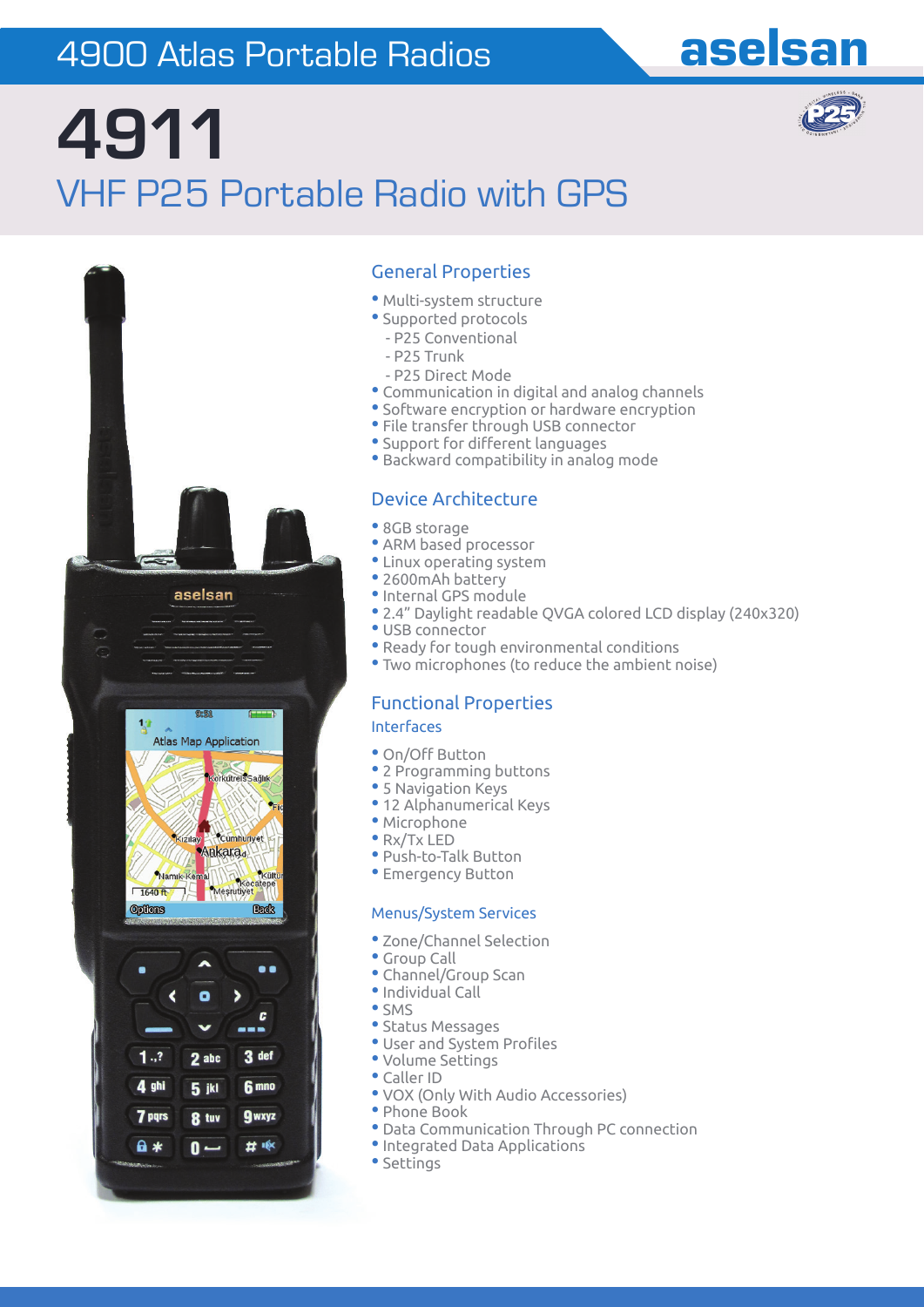### 4900 Atlas Portable Radios

### aselsan

# **4911**  VHF P25 Portable Radio with GPS

#### Map Application Features





Vector and raster maps

Instant speed and direction Route identification

#### Rich Portfolio of Applications









Map application Data applications Notepad





(navigation)









Blue Force Tracking





 Calculator Gallery Music player Custom applications can be uploaded based on the user's needs

#### **Standards**

| IEC 61149            | MIL-STD-810C/D/E/F/G |
|----------------------|----------------------|
| ETSI EN 300 086-2    | R&TTE Directive      |
| ETSI EN 300 113-2    | TIA-102.CAAB-D       |
| ETSI EN 301 489-1,5  | TIA-603-D            |
| <b>ETSI EN 60950</b> |                      |

#### **General Technical Specifications**

| Weight                                  | 490g (including battery)             |  |  |
|-----------------------------------------|--------------------------------------|--|--|
| Dimensions (excluding bulges and knobs) | $149 \times 56 \times 37$ mm (HxWxD) |  |  |
| Dimensions (EIA)                        | $168 \times 71 \times 46$ mm (HxWxD) |  |  |
| Operating Temperature Range             | $-30^{\circ}$ C /+60 $^{\circ}$ C    |  |  |
| Storage Temperature Range               | $-40^{\circ}$ C /+85 $^{\circ}$ C    |  |  |
| Power Supply                            | 7,5 ±20%Vdc                          |  |  |
| Processor                               | ARM9                                 |  |  |
| Memory                                  | 8GB                                  |  |  |
| Operating System                        | Linux                                |  |  |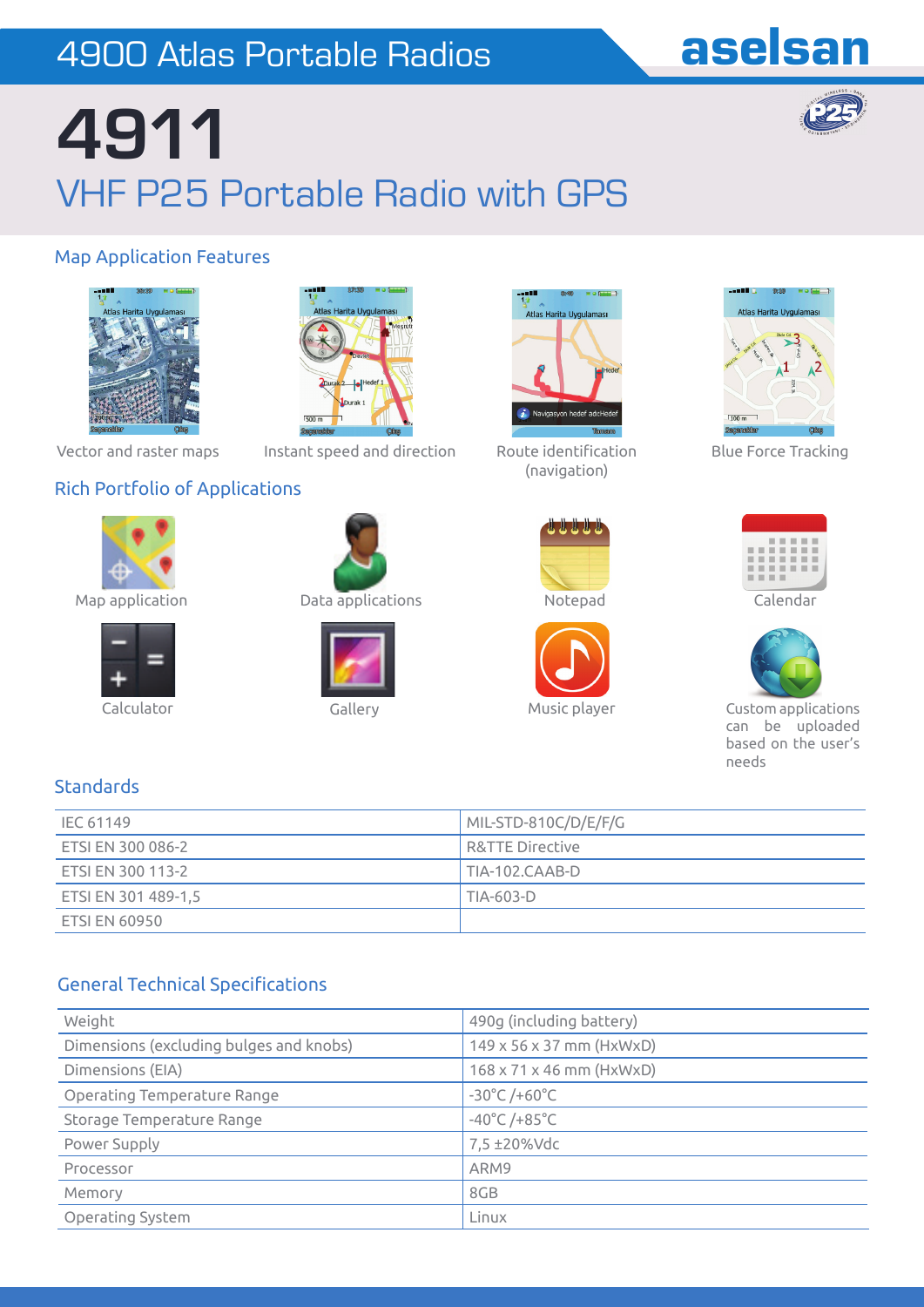

# **4911**  VHF P25 Portable Radio with GPS

#### **Receiver Technical Specifications**

| Frequency Range             | 136-174 MHz (VHF)                                                         |  |  |
|-----------------------------|---------------------------------------------------------------------------|--|--|
| Sensitivity                 | $\le$ -119 dBm (VHF)                                                      |  |  |
| Intermodulation Rejection   | $\geq 70$ dB                                                              |  |  |
| Audio Distortion            | $\leq$ 5% (rated audio power)<br>$\leq$ 5% (17dB below rated audio power) |  |  |
| Spurious Response Rejection | $\geq 70$ dB                                                              |  |  |
| <b>Bit Error Ratio</b>      | $\leq 0.01 \%$                                                            |  |  |
| Hum and Noise Ratio         | $\geq$ 40 dB @25 kHz<br>≥34 dB @12,5 kHz                                  |  |  |

#### **Transmitter Technical Specifications**

| Frequency Range           | 136-174 MHz (VHF)                              |
|---------------------------|------------------------------------------------|
| <b>Transmission Power</b> | $0.2 - 5W$                                     |
| <b>FM Noise Ratio</b>     | $\geq 40$ dB@ 25 kHz<br>$\geq$ 34 dB@ 12,5 kHz |
| <b>Frequency Accuracy</b> | $\leq$ 2,5 ppm                                 |

#### Integrated GPS Specifications

| Number of Channels          | 12         |
|-----------------------------|------------|
| <b>Tracking Sensitivity</b> | $-159$ dBm |
| Navigasyon Sensitivity      | $-157$ dBm |
| Deviation                   | $<$ 15 m   |

#### **Battery Specifications**

| Type   | Capacity<br>(mAh) | Duty Cycle<br>$10 - 10 - 80*$ | Duty Cycle<br>$5 - 5 - 90*$ | Weight                                                  | <b>Dimensions</b><br>$(HxWxD)$ (mm) |
|--------|-------------------|-------------------------------|-----------------------------|---------------------------------------------------------|-------------------------------------|
| Li-Ion | 2600              | >8 hours                      | >14 hours                   | 158/179g<br>(Without/with clip) $ (Without/with clip) $ | 122x56x19/30                        |

\* Results had been recorded in Digital mode with 5W output power in normal conditions for TIA 603-D.